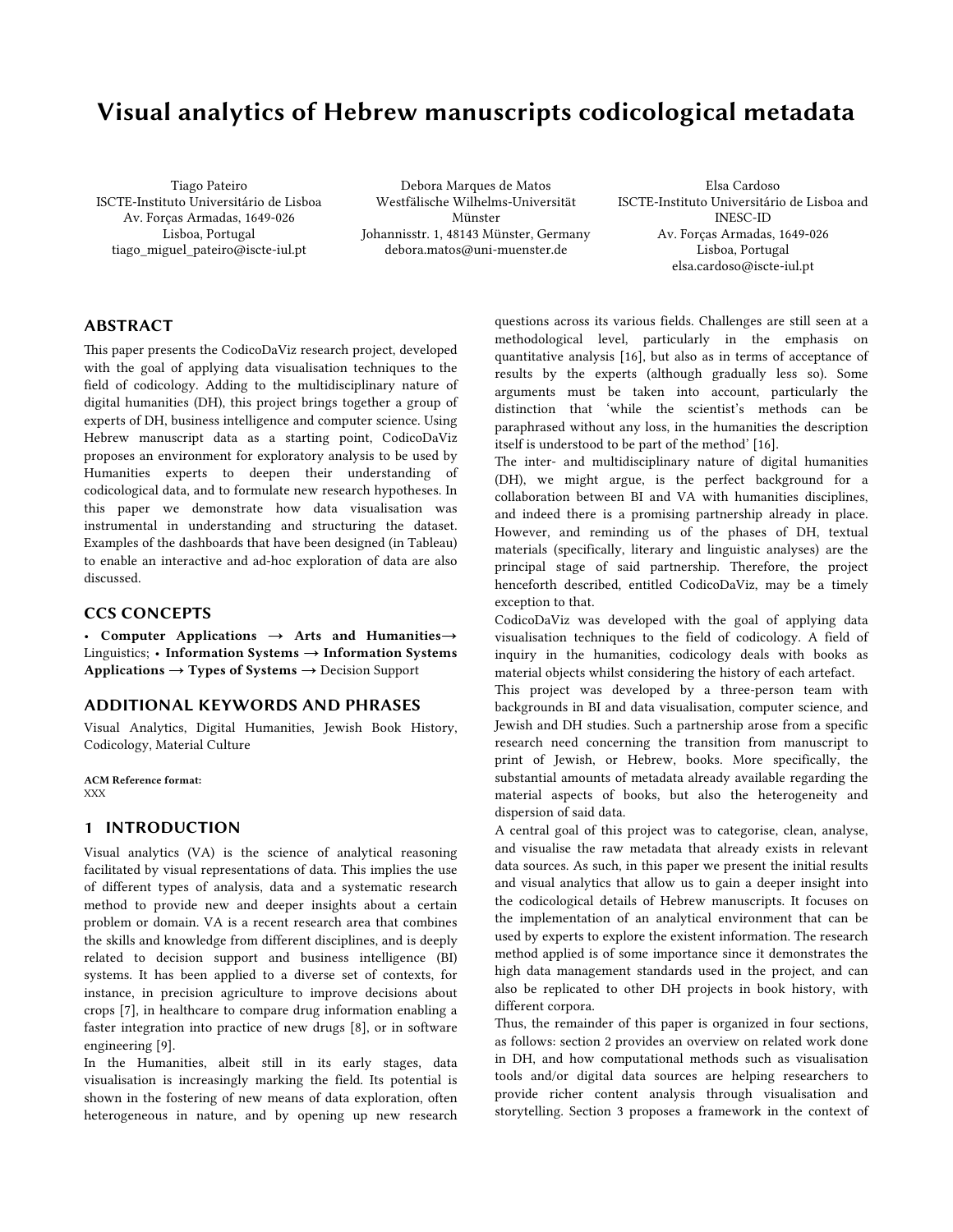Hebrew manuscripts to address the modelling of metadata for analysis and visualisation, as well as the needed work to achieve an explorable dataset. This is done by bringing a special focus to data visualisation, showing how it can help not only to engage the audience through rich storytelling about these manuscripts, but also how it can help through the entire process of data cleaning (spotting incoherencies in data) as well as providing useful visual analytics to researchers. Finally, we conclude and summarize future work.

# 2 RELATED WORK

Similar to other fields, digital approaches to Hebrew manuscripts has been primarily in terms of text (authorship identification, linguistic patterns, digital editions, text encoding, and so on) [24]. The most relevant exception is the work on automatic identification of join fragments developed by the Genizah projects [25]. In the context of Hebrew books, the main collections of manuscripts such as those at the National Library of Israel (NLI), British Library (BL), or the Bodleian Library in Oxford, (BLO) to name but a few, have made a substantial part of their materials available online. These and many others around the world have made their materials available in an online platform for digital access to manuscripts in many collections of Hebrew materials around the world, known as Ktiv [22], hosted by the NLI. However, metadata provided by most collections does not go beyond catalogue descriptions, often lacking codicological metadata. In contrast, the materiality of Hebrew manuscripts is thoroughly described and available in a database known as Sfardata [1, 2]. In many senses, Sfardata [1, 2] is a unique tool. It has no counterpart in other book cultures, it hosts substantial amounts of descriptions of dated Hebrew manuscripts until 1540 and has drawn methodologies with impact in material culture studies [23]. That being said, these tools still lack an intuitive means to explore domain-specific research questions dealing with codicological metadata.

To some extent this can be understood by the very nature of codicological data, which is intrinsically descriptive and heterogenous. In other words, it can be quantitative (measurements), and simultaneously subjective and qualitative (for instance, in terms of palaeographic descriptions). Particularly, the visualisation of uncertainty is still in discussion, and a much pertinent one within the humanities [4]. Although codicological metadata still lacks a systematic set of rules, other adjacent fields such as palaeography are already setting a broad frame of work where big data can be processed by computers, but experts are as necessary, particularly to deal with ambiguous and complex datasets. As such, the process flow is semiautomatic, interactive and iterative, and results can be re-used [12].

Visualisation can follow a similar principle. If "mapping data to visual representations has been used for centuries to reveal patterns, to communicate complex ideas, and to tell stories" [21], current tools bring to the table this new aspect of interaction and iteration with the experts. Whilst visualisation can be a discovery tool, it is primarily a means to refine arguments and illustrate conclusions already drawn [20]. That is, graphic representations such as charts are not the actual data, but an Given the unstructured nature of our data, as further discussed, data cleaning and validation was a crucial stage in this method.

 $\overline{2}$ 

interpretation of it to answer a specific research query, even if visualisation allows complex findings to be presented in an informative and engaging way [10]. For instance, radial trees and parallel coordinates seem to have a wide use when exploring high dimensional data [19]. This is a useful solution when data is categorical, but standard plotting based on numerical axis are harder to use in this case. Chandna et al. [3] propose a framework for visual analysis of medieval manuscripts, where the system uses image segmentation and feature extraction from digitised manuscripts to create measurements that are combined with other metadata to visualise the information in a radial tree or parallel coordinate plot.

Ali et al. [17], explore commercial solutions for big data visualisation such as Tableau, Microsoft Power BI and propose the usage of link/network analysis techniques as useful visualisation tools for high dimensional data (i.e., a dataset with a high number of features).

These proposed techniques (i.e., link/network analysis) still require manual tuning and do not always allow the development of a storytelling type of narrative. Communicating results through data visualisation and engaging with an audience should not be overlooked. Windhager F., et. al [18], try to go beyond the traditional approaches to visualisation on grid-based interfaces, and instead explore them as complex and comprehensive information spaces by the means of interactive visualisations in the scope of cultural heritage collections.

#### 3 RESEARCH METHOD

Our approach uses an adaptation of the big data lifecycle methodology proposed by Erl et al. [11]. As shown in Figure 1, the proposed method was adapted to include data visualisation in the lifecycle. This allowed us to explore and explain the data, but to also further clean it and validate it. Consequently, this led to the re-definition of the scope of our study. As demonstrated throughout this work, this step helped to increase the ability to spot erroneous or missing values, and to evaluate confidence levels from what the data showed.



Figure 1: *Research method adapted from big data lifecycle, Erl et al. [11].*

Domain understanding refers to the scope of the work, the research questions and the relationships inherent to manuscripts. Having a domain-specific understanding is essential to understand the data, its composition, and what to expect, in order to perform a clear analysis within it. Next, it is necessary to identify what data is available and its sources, which is followed by a subsequent step of data acquisition. This refer to the extraction, transformation, and loading (*ETL*) process of gathering data, from one or multiple sources.

It is where we applied transformations, standardised categorical values, and obtained the first insights via data visualisation on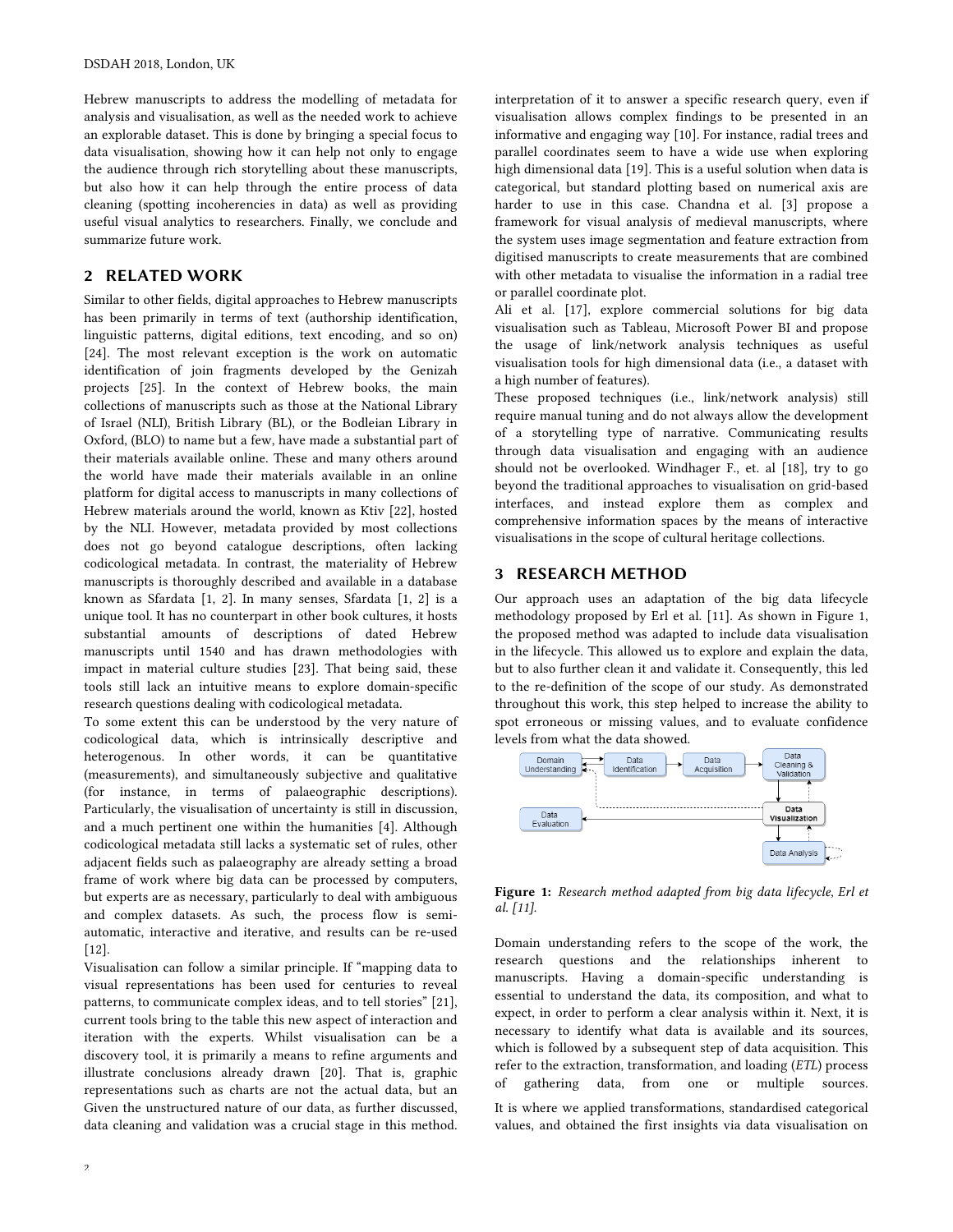

Figure 2 *Concept map covering the relations that describes a manuscript.*

the quality of the dataset. Iteratively, including several instances of data visualisation, it was possible to visualise each state of the dataset, and spot potential domain-specific concerns or dataspecific concerns (such as missing values).

Finally, the last step concerned the analysis of the data via visualisation, which allowed us an iterative process and a gradual construction of narratives that convey the results and conclusions obtained. The next sections are devoted to these stages, and particularly to how the iterative nature of this method allowed us to determine a final corpus to be explored in further studies.

# 4 CODICODAVIZ DATASET

#### 4.1 Domain understanding

The interaction of medieval Jewish communities settled in Europe and in the Mediterranean basin with other cultures often resulted in the assimilation of local practices and influences from other book cultures in terms of material and artistic aspects. This is particularly relevant for books produced in the western Mediterranean, where three book cultures, Latin, Arabic and Hebrew, coexisted. Visualisation of codicological data is a useful means of study of said inter-cultural exchanges, with a mutual benefit for Jewish and adjacent book cultures. If by the fifteenth century many codicological practices had already crystalised, the introduction of the printing press posed a new challenge that may also have shaped manuscript production. Our dataset was retrieved from the codicological descriptions of almost all dated Hebrew manuscripts copied until 1540 that have been collected and stored in Sfardata [1, 2]. Our dataset comprises only fifteenth century manuscripts copied between 1400 and 1500, written in Sefardi script. This is a geo-cultural area that corresponds to the Iberian Peninsula and North Africa, but with historical and cultural ties to other regions in the Mediterranean. As further explained, the information in Sfardata [2] is incomplete in many instances, likely due to difficulties experienced during the consultation of the artefacts. Therefore, in several cases data was enriched with access to catalogues. Moreover, manuscripts are listed according to scribal hands and not codicological units, thus enlarging the corpus. This meant an additional step to determine which hand is the most representative, which was far from straightforward.

As part of our interdisciplinary process it was necessary to acquire a basic knowledge of the main concepts of Hebrew codicology and palaeography. This revealed to be crucial in the the next phases of what was a typical framework analysis in data science. Without a clear domain-specific knowledge, the data cleaning, transformation, and processing would have not been possible. Furthermore, the data visualisation and exploration would not be adequate to answer many of the research questions. The following concept map in Figure 2 summarises the main attributes and respective relations, in order to explore and draw conclusions. This conceptual map shows how a feature contributes to or inherits from other features, having the manuscript as a central entity. With this we hope to provide a better understanding of the story that a manuscript tells us.

The proposed work aims to provide a framework for data acquisition, treatment, and visualisation in order to increase its quality and make it suitable for computational tools, thus reducing the communication bottleneck, and foster a mutual understanding across scholarly disciplines.

## 4.2 Data identification

Regarding the map presented in Figure 2, it is necessary to describe each attribute in use, and its meaning for our datasource. This dataset, in its raw state (from Sfardata [2] database), has 40 features distributed by codicological, historical and palaeographical categories, which create specific relationships within a manuscript. This metadata was created by the team behind Sfardata since the 1960s, upon the consultation of each artefact. Each manuscript description also includes historical details, such as the identification of the scribe, area of production (often based on script), and subject. Additionally, we have computed some fields such as orientation and format, and, in multihand copies, as previously mentioned, established a series of rules to identify the most characterising hand.

The defined feature set was grouped in three major sections, all concerning the overall description of the artefacts. These are: history, codicology and a palaeography. As seen in the concept map (Figure 2), these three sections are intrinsically dependent on each other. Such a holistic approach is based on Beit-Arié, who states that "*identifying the provenance of a manuscript cannot rely on the script type alone, but on the correlation between it and the codicological profile, which reflects the production zone;*  and, if the script type does not match the codicological profile, it *can then testify as to the copyist's origin*" [13]. That is, single feature analysis may be insufficient to draw conclusions, but the comparison of different types of data is a lot more promising. As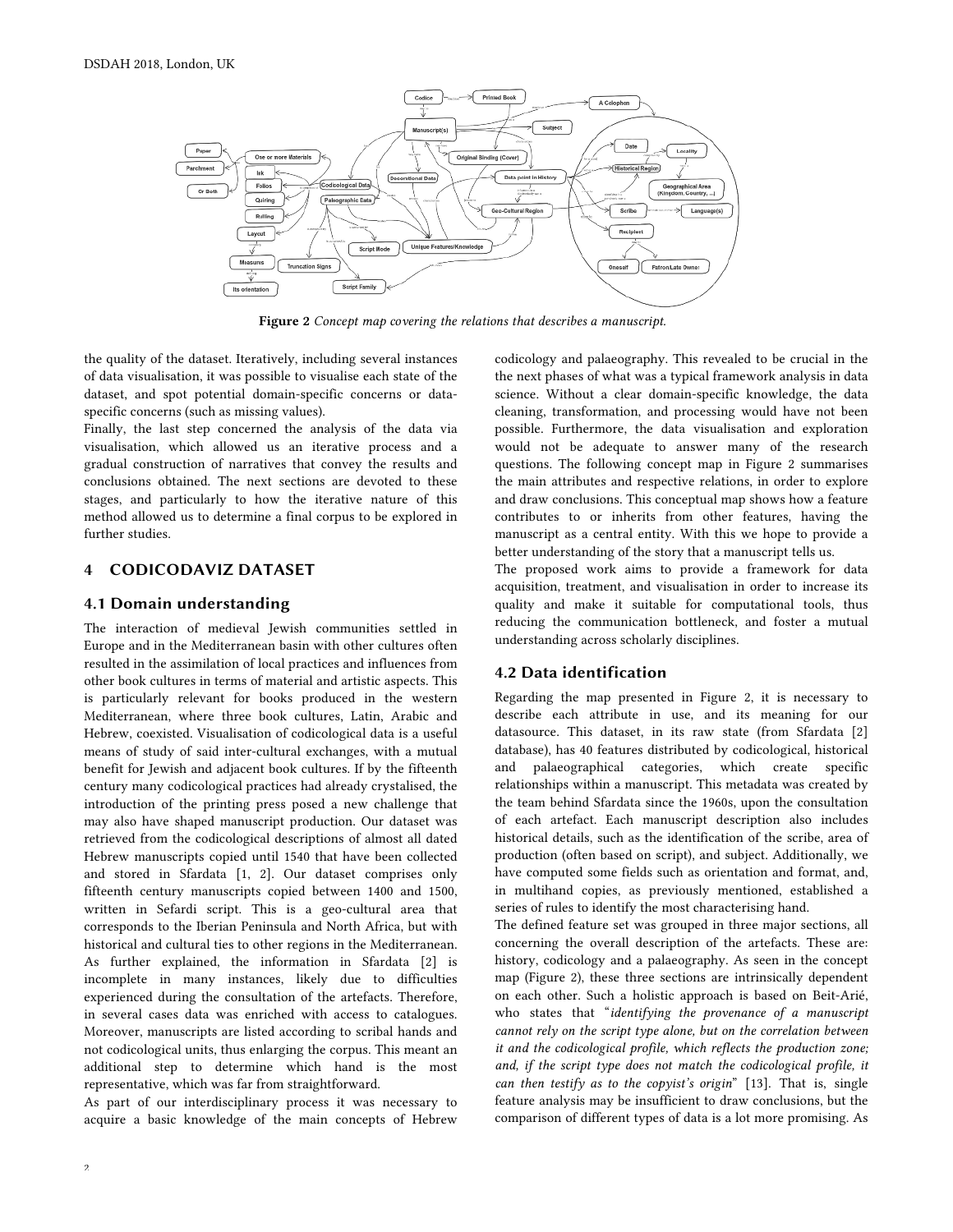put by Beit-Arié, "*Similar practices in different circumstances would prove that they were not conditioned by social, economic, or cultural context, but were universally inherent in making a codex. Similar practices in similar circumstances would prove that they are conditioned by those circumstances, as in the case of the introduction of the plummet. Different practices may be the consequence of factors other than technological, such as aesthetic conventions, economic or scholarly needs*" [13].

4.2.1 Historical Data. This category answers to questions regarding the who, when, where, what and how of each artefact. These attributes are indicated by the original scribe, or inferred from additional information, including secondary sources. Data obtained include the scribe's name, number of hands, probable geographic location, subject and language, as well as destination. This can be used to place a given book within a historical timeline and consider how a certain period (including historical events) and region have influenced the physical aspects of the artefact.

4.2.2 Codicological Data. This category comprises the attributes regarding the physical composition of the artefact. More specifically, the type of writing material and its quality, ink, number of folios, quiring system, type of ruling, page layout (number of columns and lines), and format. Partly quantifiable, some features such as ink are entirely descriptive. Other features such as pricking were not considered due to the lack of substantial information. With regard to format, it was necessary to divide the corpus in sub-groups according to its size and orientation. Finally, here was also included the information on the presence of decoration.

4.2.3 Palaeography Description. Although palaeography is by itself a field of study, the data source includes a general description of the family and mode of writing. Often this is the main criteria behind the association of a manuscript to a specific geo-cultural region. For instance, at the lack of more information, a manuscript in Sefardi script will be ascribed to Sefarad, even though other elements can eventually further determine a specific region (for instance, plummet ruling and Sefardi writing will probably indicate an Italian origin for the manuscript). In this category are included features such as script mode, titles, and script family.

### 4.3 Data acquisition

Since no public APIs were available to collect the data from the Sfardata, there was an additional process of acquisition. An ETL process was developed to extract the information, applying minimal transformations and process to the data, as seen below in Figure 3.



Figure 3: *ETL process fed by Sfardata [1].*

Therefore, applying the query described from the previous section (manuscripts in Sephardi script from 1400 to 1500), we extracted all information concerning the historical, codicological and palaeographic information for each artefact. This information was subsequently merged into a CSV file containing all information. The first step of the ETL process is to request the HTML with the resulting manuscripts for a given query. With those, for each manuscript we requested the data for each feature, and stored it in a text file. In this stage the retrieved documents were parsed and the desired features processed and cleaned. Finally, we merged that information in one single CSV file. Since the platform has no standards regarding the data registered a manual intervention is still required, as described in the following sections.

## 4.4 Data cleaning and validation

Given the nature of the features of manuscripts, the data held by Sfardata [2] was not easily extracted nor ready for computational analysis. The high level of uncertainty, the lack of structure and the descriptive nature of the features can be seen in the sample from Sfardata, displayed in Figure 4.

| Eras               | calendrical systems:<br>creation:<br>la-elef: thousands,- group of days,-                                                                                                                                                                                                                                                                                                                                                                               |
|--------------------|---------------------------------------------------------------------------------------------------------------------------------------------------------------------------------------------------------------------------------------------------------------------------------------------------------------------------------------------------------------------------------------------------------------------------------------------------------|
| <b>Written for</b> | unknown-                                                                                                                                                                                                                                                                                                                                                                                                                                                |
| Material           | material:<br>parchment: distinguishable sides--<br>scratching traces; not visible.- visible.#<br>hair follicles: visible.-<br>parchment thickness: fine (0.11-0.15),- medium (0.16-0.25),#<br>paper:<br>laid lines: visible laid lines.-<br>chain lines: single chain lines,-<br>watermarks: visible,-<br>parchment bifolia in paper quire: both outer and central bifolia,-<br>outer bifolium starts with: hair-side,-<br>central opening: hair-side,- |
| Ink                | ink color: dark brown,-                                                                                                                                                                                                                                                                                                                                                                                                                                 |

Figure 4: *Sample from Sfardata [2] describing Manuscript's material.*

Consequently, a more in-depth data profiling was limited due to the fact that the available raw data could not be statistically analysed. However, it provided good insights on the quality of the data, its structure, and the challenges ahead, namely the unstructured nature of the data provided by our source, as discussed in the next section.

Although partially automated, the process of data acquisition required an extensive manual intervention due to the inherent lack of consistency and structure of the corpus. This manual cleaning was only achieved due to the team's expertise, and data transformation rules have been carefully annotated.

The first step was to profile the data obtained, and since acquisition was based on HTML markup each feature value required to be fixed by hand, as well as the conversion of similar values (see Figure 4). Transformations such as 'some, decorated,-' within the illumination feature were transformed into 'Partly Decorated', for instance. After that, an analysis on the missing values was performed, including how to semantically distinguish an unknown value from a missing value (blank value). For instance, in the manuscripts' watermarks, should a blank value have the same meaning as "not visible"? Therefore, the rule applied was to mark these entries as unknown values rather than perform some value inference. Figure 5 displays the missing values problem within our corpus,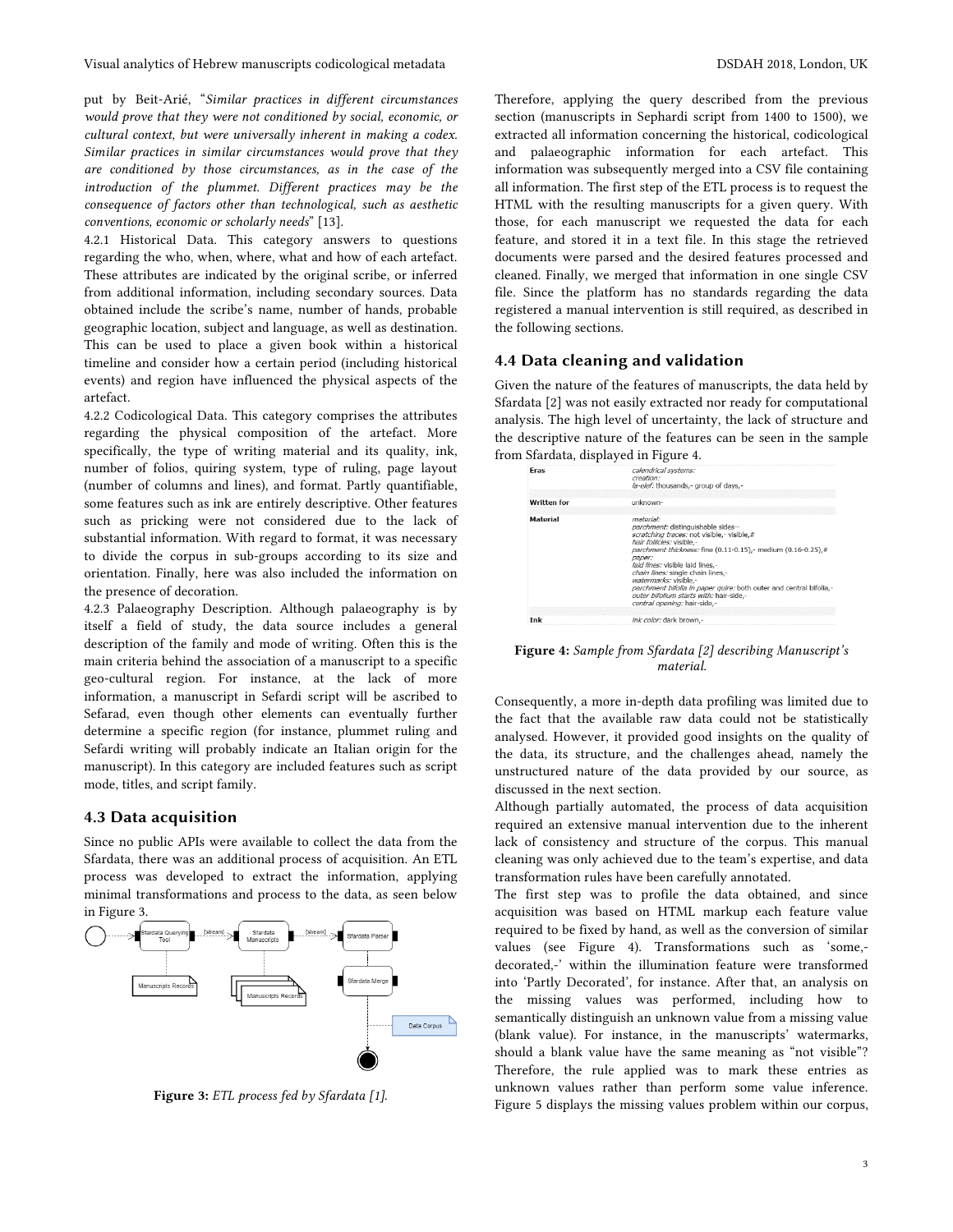in which the more blank a plot bar is the more missing values exist.



Figure 5: *Missing values plot from several a*t*ributes.*

Using visualisation at this stage allowed us to have faster insights on the data and its incoherencies. In fact, after analysing the geographical data, as seen in Figure 6, it was possible to detect cases where the manuscript was geographically misplaced, stating cities that did not belong to the collected region (e.g., Zaragoza in Sicily instead of Spain).



Figure 6: *Data visualization as a key tool to spot wrong geographies.*

Therefore, the second step consisted in reviewing the entire corpus and analyse its geographical data to fix additional mistaken records. Some manuscripts were ascribed to "Sefarad", others had the localities in different notations (for instance, using the Arabic word: Ashbilia for Seville, Ashbona to Lisbon, and so on). However, instead of changing the original information, new categories were created and annotated with the correct values. With this in place, documentation of each case allowed us to perform an overall analysis, as well as comparisons and/or profiling on data quality between original and processed values.

The next step was dedicated to the identification of manuscripts with more than one scribal hand, in order to reduce noise within the corpus for future computational methods such as unsupervised algorithms. This led us to immediately spot data differences within the same manuscript. Therefore, the corpus was splitted into two subsets: unique manuscripts as a whole object, and another with all the multi-hands in each manuscript. Again, documenting each case and preserving the originals

allowed us to perform further comparisons and enrich the domain understanding step with these evidences. The rule to determine which hand better characterises a manuscript was built on the following conditions for different scenarios:

If the datasource indicates that a scribe is 'participant' (wrote less than 10%), it is singled out. In the case of two hands (the most common case in multihand copies), this indicates that the other is the main hand;

If the colophon is written by a specific scribe and he does not refer to another scribe;

In the absence of the two conditions, the number of folios will determine which is the most significant hand.

Some manuscripts required additional enrichment from external catalogues because the amount of missing values prevented the application of the above rule. Particularly significant was the fact that some of the selected hands were not initially included in the query made on Sfardata, due to using a different script family. This means that Sefardi script was in many instances a secondary script, and the codicological features that define the manuscript are found in the data concerning non-Sefardi hands.

To enrich the corpus with meaningful features capable of being analysed and visualised, some attributes were computed. Measurement attributes, which are discrete but not categorical, do not provide useful information when visualised. Therefore, orientation, and format were added and computed based on codex size. Considering Codex Height as Ch and Codex Width as Cw and Codex Proportion, P the following formulas were applied to obtain these calculated attributes:

$$
O(x) = \begin{cases} \text{Oblong,} & Ch(x) < Cw(x) \\ \text{Regular,} & Ch(x) \geq Cw(x) \\ \text{Unknown,} & Ch(x) = Cw(x) \end{cases} \tag{1}
$$

$$
F(x) = \begin{cases} \text{Pocket}, & Ch(x) \le 100\\ \text{Small}, & 100 < Ch(x) \le 200\\ \text{Median}, & 200 < Ch(x) \le 300\\ \text{Large}, & 300 < Ch(x) \le 400\\ \text{oversized}, & Ch(x) > 400\\ \text{Unknown}, & Ch(x) = 0 \end{cases} \tag{2}
$$

$$
P(x) = \begin{cases} \n\left( \frac{Ch(x) - \frac{|Ch(x) - Cw(x)|}{2}}{\left( \frac{Cw(x) - \frac{|Ch(x) - Cw(x)|}{2}}{\left( \frac{Ch(x) - Cw(x)}{2} \right)} \right)} \times \frac{100}{C} < Cw \neq 0 \\
100 - \left( \frac{\left( \frac{Cw(x) - \frac{|Ch(x) - Cw(x)|}{2}}{\left( \frac{Ch(x) - \frac{Cw(x)}{2}} \right)} \right)}{\left( \frac{Ch(x)}{2} \right)} \times 100 \right), < Ch(x) \neq 0 \quad \forall \, Cw \neq 0\n\end{cases} \tag{3}
$$

$$
SF(x) = \begin{cases} Yes, & P(x) \le 10\\ No, & P(x) > 10\\ Unknown, & P(x) = 10 \end{cases}
$$
(4)

Additional context specific rules were applied to the transformation process that are specific to codicological studies of Hebrew manuscripts. For instance, the language in which the manuscript was written, only 3.79% of the artifacts had this attribute filled, but from the context it was possible to assume that when not specified it should be assumed as Hebrew. Another example, is the visualization presented in Figure 7, showing 'a woman' as destination. Based on the knowledge of the expert on Hebrew book culture, the initial inclusion of a female destination in the corpus was identified as an inconsistency, since this was not expected in the context of the Iberian Peninsula or in Sephardi manuscripts in general, but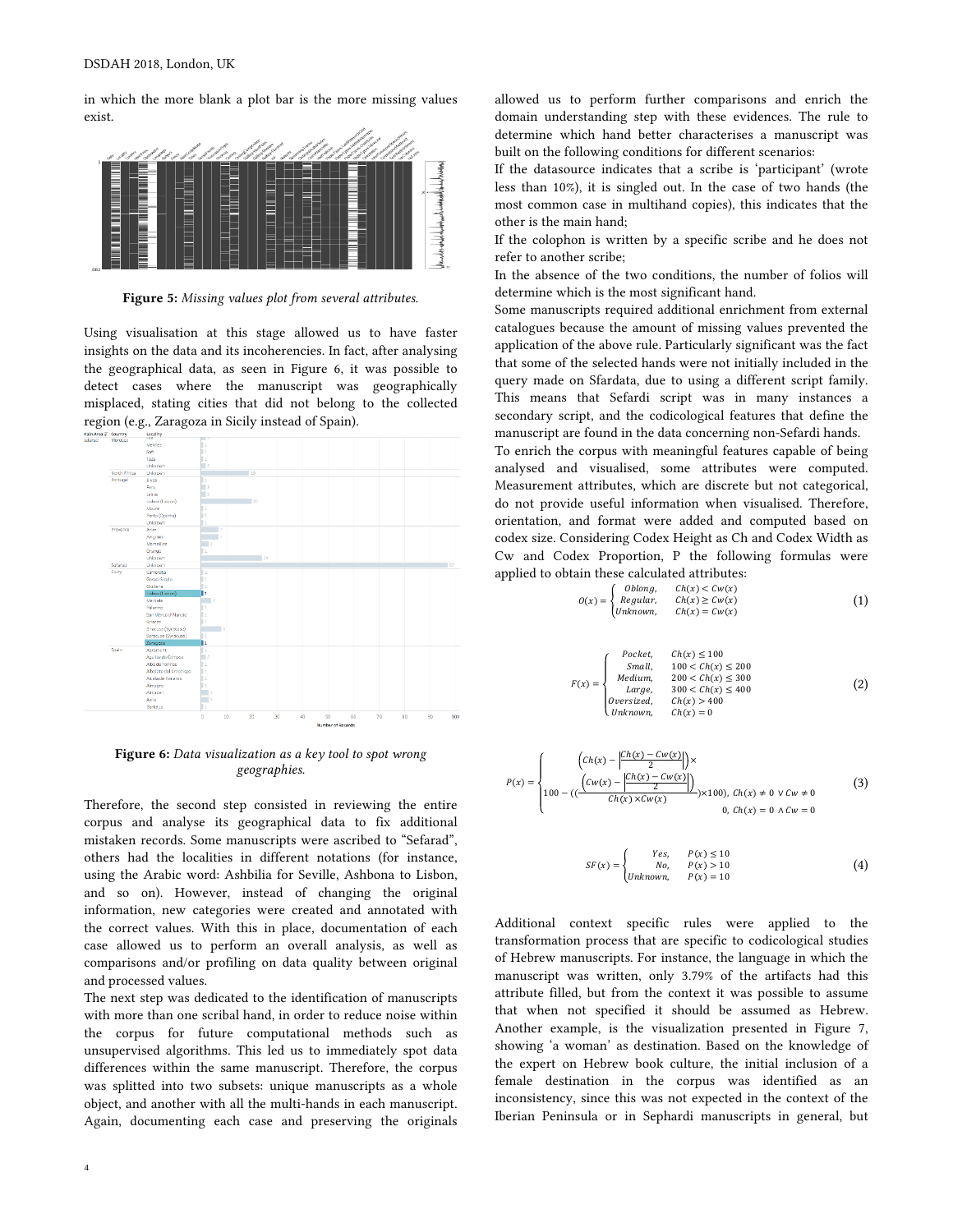

Figure 7 *Visualization used to spot unexpected information requiring another iteration.*

would be more likely to be the case for Italy. This inconsistency challenged us to verify the origin of the manuscript. In Sfardata [2] we could see that it was a multi-hand manuscript, copied by a groom for his bride, and the colophon further confirmed that the manuscript was copied in Italy.

Having a single entry for such a destination could have been missed otherwise, however the data visualisation analysis triggered another iteration to review the multi hands step to confirm this evidence.

# 4.5 Limitations

Although the performed steps for data cleaning allowed us to obtain a more structured and explorable corpus there are still some topics that will require further analysis. Most of them are context dependent on Hebrew manuscripts and the data source used. The geographic information, critical to rich visualisations and storytelling, is limited by the lack of collected information and the inherent uncertainty regarding region. This is due to the fact that there are still 119 artifacts with no information besides region/kingdom. Consequently, inferring the current country and locality is nearly impossible.

Furthermore, the unknown or missing values require additional enrichments from external sources. In fact, addressing these concerns within digital humanities is critical, to allow different groups to share standard information, and to contribute to good practices when collecting data on manuscripts.

Also, we have identified manuscripts copied by several hands, which produces several entries for the same manuscript. Although this is can be handled, the problems arise where the script is marked with different types (the same manuscript might be marked as Sefardic and Byzantine at the same time). The previous statement led us to the discovery of missing information due to the query being done on Sfardata [1], but since the adopted methodology is iterative, it was resolved by an additional processing round. Furthermore, the method of annotating each case, keeping the original information (for instance, the partitions between multi-hand and single hand) provided us the tools to enrich the analysis to compare the original and new data.

In other instances, such as quiring, there are several inconsistencies among multi-hands, where not all hands are fully described. These situations limit our approach to infer the data since there is a high level of uncertainty. However, in some cases the information could be completed based on the data provided for the other hands.

That is, the corpus obtained showed us the type information collected and provided great insights to consider in the future when applying machine learning techniques. Most features are categorical, which needs to be addressed when applying models that are based on statistical measures.

## 5 Data visualization of Hebrew manuscripts

Data visualisation plays an important role in data science projects. It can be used to increase the understanding on data, to highlight properties that were not anticipated, to identify problems that need to be corrected, or to facilitate research hypothesis formulations [6]. In contrast, only in recent years has the potential of data visualisation been fully acknowledged in Humanities. That being said, statistical analysis and other quantitative approaches have long been part of methodologies for historical, linguistic and other forms of inquiry, of which one of the best known is Franco Moretti's concepts of 'distant' and, by extension, 'close reading' [4]. Yet current methods and tools for data visualisation also open new research questions and unprecedented amounts of data [14].

Although still scattered in a variety of sources, there are substantial amounts of codicological metadata on Hebrew manuscripts, such as the database Sfardata [1], entirely dedicated to the description of all dated Hebrew manuscripts copied until 1540, as well as library catalogues and a variety of expert publications that provide us with abundant, albeit heterogenous codicological descriptions. Hence, using Hebrew manuscript data as a starting point, CodicoDaViz proposes an environment for exploratory analysis to be used by Humanities experts to deepen their understanding of codicological data, and to formulate new research hypotheses. Dashboards have been designed to enable an interactive and ad-hoc exploration of data. This approach enables both exploratory and explanatory analyses. The purpose of an exploratory analysis is, first, to understand the data and identify key aspects that can be communicated. As Knaflic [5] puts it, "it's like hunting for pearls in oysters" [5]. As such, hypotheses must be tested, analysed and visual displays explored in order to achieve an effective visualisation. An explanatory analysis, conversely, places its emphasis on the message that needs to be conveyed. In other words, focus must be on the "pearls" rather than the (opened) "oysters".

Despite the importance of both, in this paper the focus is on the exploratory analysis of the dataset. As such, we have applied a visual analytics perspective to analyze the data. We defined dimensions and metrics of analysis, as well as dimension hierarchies to enhance the data exploration capabilities. The design of dashboards, using Tableau Desktop, was the chosen method to provide an interactive and intuitive data exploration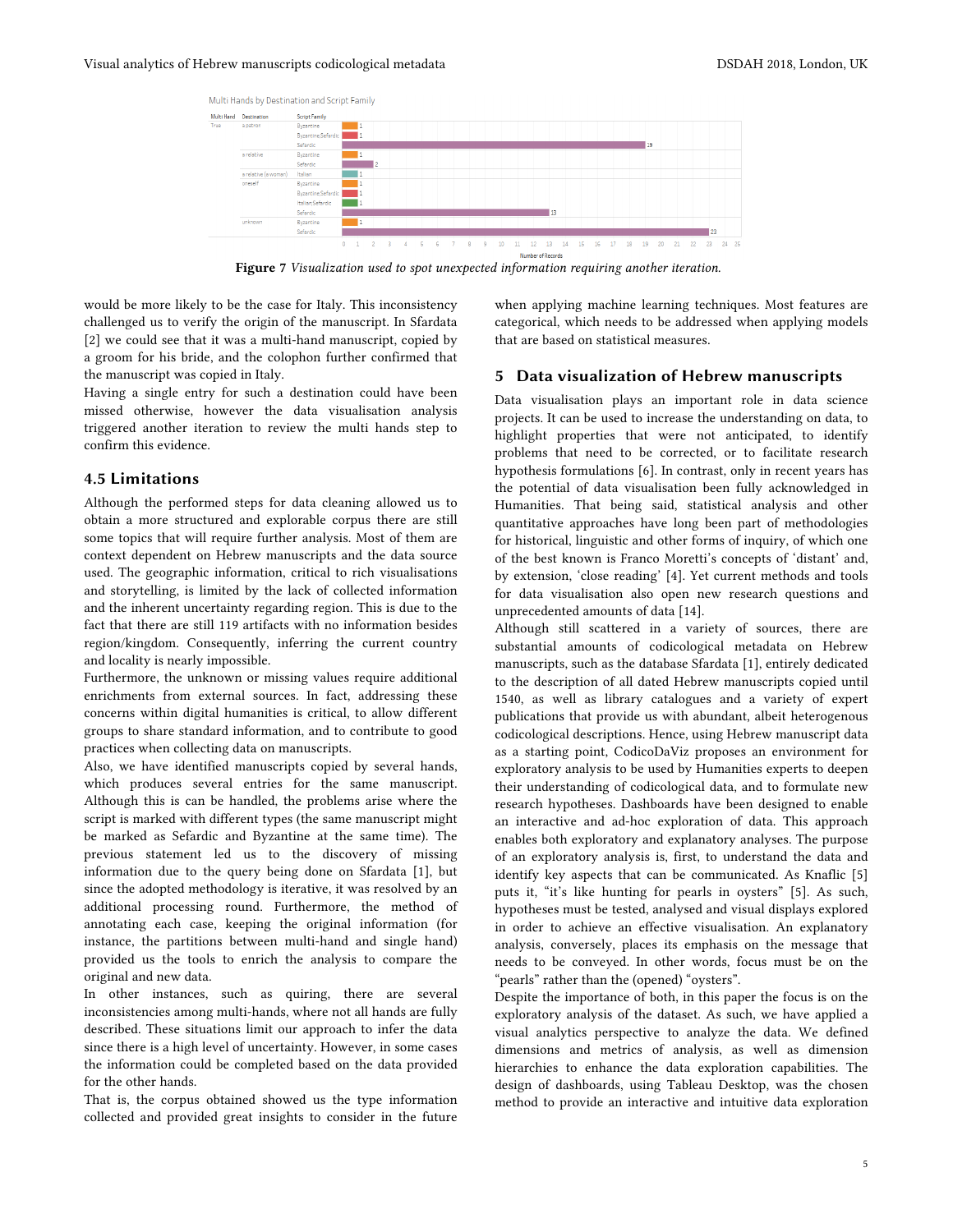platform for Humanities experts. Additionally, Tableau Stories can potentially also be used for an explanatory analysis.

The identification of main areas of analysis was undertaken using a typical business intelligence reasoning, that is, defining the big picture (or overview) and then assess hierarchical levels of information. Five perspectives of analysis were defined to address the visualisation of codicological data of manuscripts: (1) material aspects, including writing material, format, layout, quiring and ruling methods; (2) contents and purpose, that is the main subject and destination (for a patron or oneself), including the presence of decoration; (3) scribe and palaeography, that is, all aspects dealing with the writing of the codex, including number of hands and type and mode of script; (4) geographic analysis, within a geo-cultural region, kingdom and locality; and (5) historical analysis, which takes into account the 'biography' of each artefact, their scribes and commissioners, as well as their incorporation in book collections.

## 5.1 Codicological dashboards

In this paper two examples are provided. As shown in the first dashboard (figure 8), where information on contents and purpose is presented, several conclusions can be drawn. The first concerns the distribution of subjects, specifically the fact that although one would expect bibles and related texts would predominate, one observes instead that philosophy and kabbalah and the sciences are more significantly numerical. Following Sirat [15], these are not subjects with significant representation in the early Hebrew printed editions. Hebrew printing began in the early 1470s, meaning that for 30 years handwritten and printed Hebrew books coexisted. Therefore, it can be concluded that these subjects were preferred in handwritten formats. Moreover, these are the two main types of subjects where Arabic was employed more frequently, an indication of the sources and, to some extent, the origins of the scribes. As for destination, one observes that commission was the main reason of copy, including one book copied by a groom for his bride, although one should bear in mind that our corpus is only composed of dated manuscripts.



Figure 8: *Dashboard for Content analysis allowing* fi*ltering by subject and language.*

A second example concerns the materials employed in Hebrew manuscripts of the fifteenth century. Particularly important is the use of quires made of both parchment and paper (see dashboard in figure 9). These mixed quires usually include an outer and central bifolium of parchment and the remaining bifolia are in paper. According to Beit-Arié [13], one fifth of all mixed quires appear in Byzantium, early on. Following the data shown in Figure 9 it is possible to conclude that in the fifteenth century this type of quire appears spread into several regions, but particularly into regions adjacent to Byzantium.

Materials overview



Figure 9: *Dashboard for Material Overview with a drill-down by material type.*

### 5.2 Data analysis

One of the most significant analysis concerns the multi-hands records. As shown in Figure 10, these vary from two participating hands, the majority of records, reaching up to eight. Hebrew books were not copied in the environment of a scriptorium, as were Latin manuscripts, therefore one must reason that in all probability these result from a learning process and, possibly, the environment of a school. Although the records with higher hand numbers occur in an unknown region, it is in Italy and Byzantium that one observes more variety in the number of hands. Whilst this was expected for the latter, it was less so for Italy. With regard to subject, there is a correlation between multi-hand and predominant types of text, as referred to in Figure 8. Finally, our process highlighted the collaboration between various script families, which in turn materialise the mobility of scribes.

## 6 Conclusions and further work

The complexity of the data analysis increases with the amount of available metadata gathered from these manuscripts. With the range of computational methods available today, experts are able to identify new evidences in data and deal with new research questions. Furthermore, storytelling through visualisation of unexpected new patterns and feature interconnection based on data can be an engaging tool for new audiences and foster the sharing of information among experts. However, the descriptive nature of the gathered information is not necessarily compatible